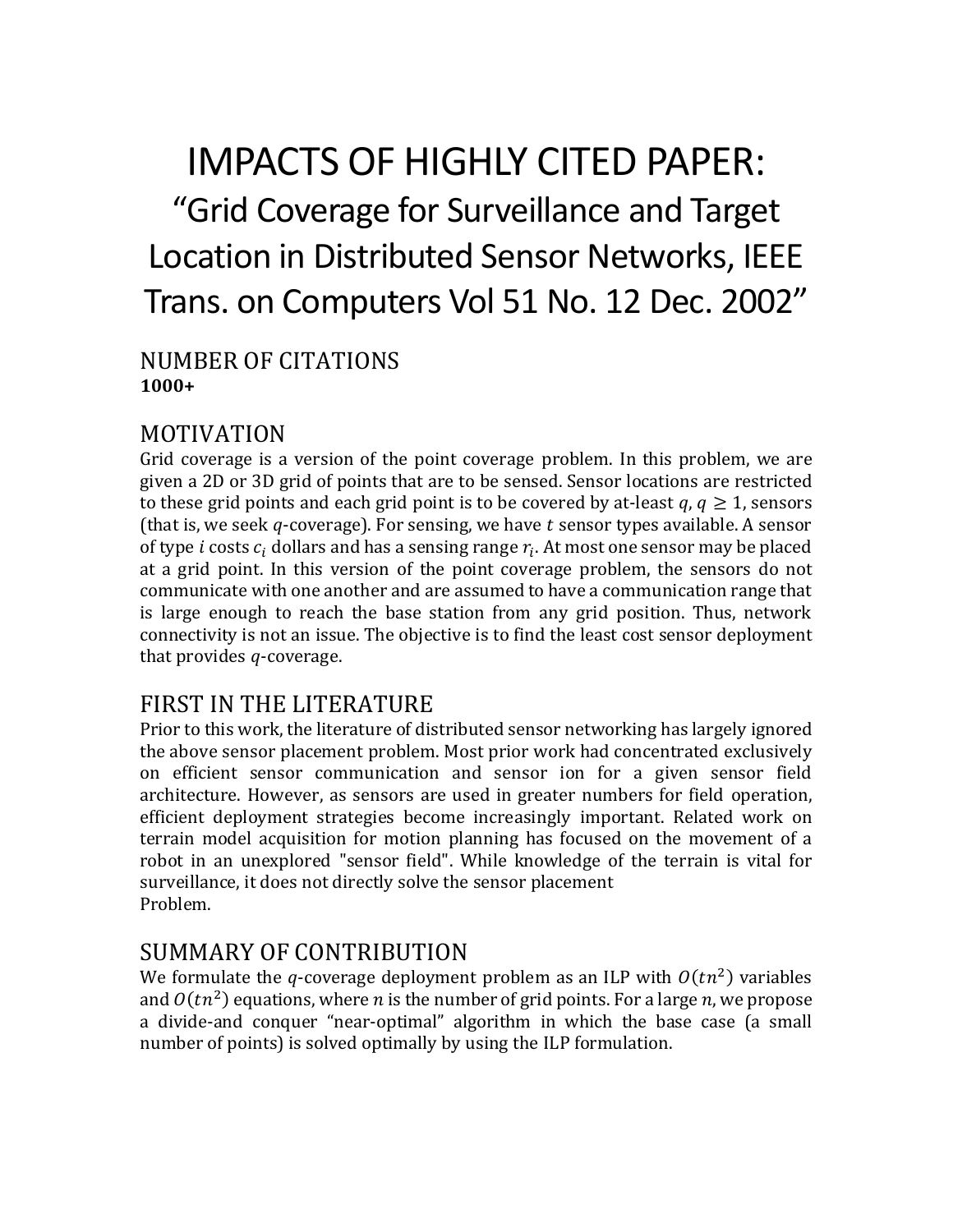### IMPACT ON PHD DISSERTATIONS

In the area of sensor networks narrowly defined, this work is cited in over 44 PhD thesis:

- 1. Ghafoori, Amir. Decision analytics for sonar placement to mitigate maritime security risk. Rutgers The State University of New Jersey-New Brunswick, 2013.
- 2. Cashbaugh, Jasmine. "Cluster Control of a Multi-Robot Tracking Network and Tracking Geometry Optimization." (2016).
- 3. Ramsden, Daryn. Optimization approaches to sensor placement problems. Diss. Rensselaer Polytechnic Institute, 2009.
- 4. Kavalapara, Rahul. "Energy-Efficient Fault Tolerant Coverage for Wireless Sensor Networks." (2010).
- 5. Jourdan, Damien. Wireless sensor network planning with application to UWB localization in GPS-denied environments. Diss. Massachusetts Institute of Technology, 2006.
- 6. Huang, Meng-chiang. "Collaborative Detection of Unauthorized Traversals in Mobile Sensor Networks." (2014).
- 7. Khalil, Issa. "Mitigation of Control and data traffic attacks in wireless ad-hoc and sensor networks." Purdue University(2007).
- 8. Dong, Shaoqiang. Node Placement, Routing and Localization Algorithms for Heterogeneous Wireless Sensor Networks. Diss. 2008.
- 9. Yonga, Franck Ulrich Yonga. Enabling Runtime Self-Coordination of Reconfigurable Embedded Smart Cameras in Distributed Networks. University of Arkansas, 2015.
- 10. Dewasurendra, Duminda A. Evidence filtering and its distributed implementation on grid sensor networks. University of Notre Dame, 2009.
- 11.Seetharaman, Sumathi. Self-organized scheduling of node activity in largescale sensor networks. Diss. University of Cincinnati, 2004.
- 12. Bagheri, Majid. Efficient k-coverage algorithms for wireless sensor networks and their applications to early detection of forest fires. Diss. School of Computing Science-Simon Fraser University, 2007.
- 13.Nagilla, Praveen Kumar. Sensor coverage and actors relocation in wireless sensor and actor networks (WSAN):| optimization models and approximation algorithms. Diss. University of Missouri--Columbia, 2010.
- 14. Vlasenko, Iuliia. Deployment planning for location recognition in the Smart-Condo™: Simulation, empirical studies and sensor placement optimization. Diss. University of Alberta (Canada), 2013.
- 15. Marshall, Michael Brian. "A swarm intelligence approach to distributed mobile surveillance." (2005).
- 16. Zheng Shujun, "Indoor Positioning System Using Pyroelectric Infrared Sensors for Wireless Sensing Networks." China, (2013).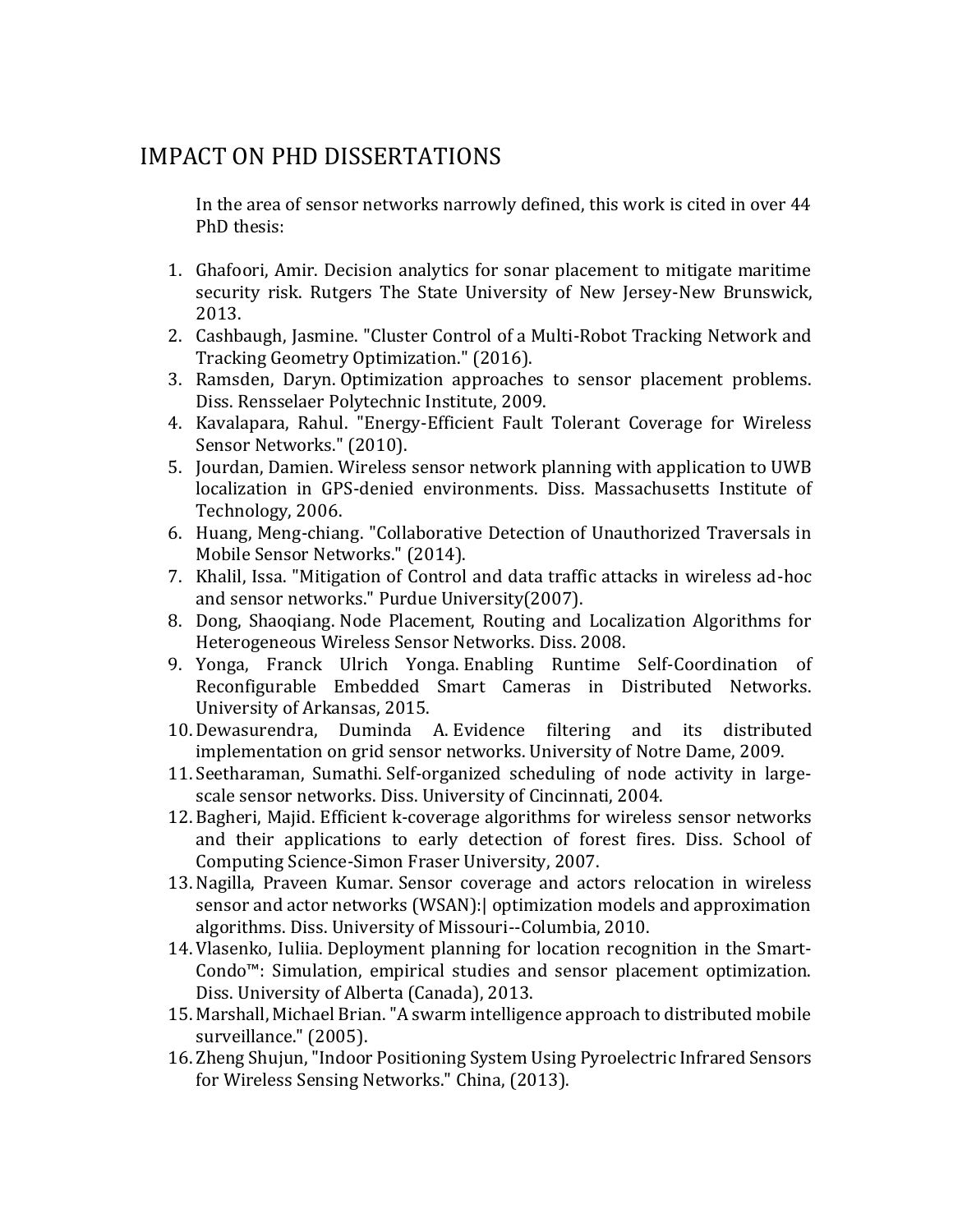- 17. Yedavalli, Kiran Kumar. On location support and one-hop data collection in wireless sensor networks. University of Southern California, 2007.
- 18. Al-Omari, Safwan. Petra: Toward dependable and autonomic networked sensor systems. Diss. Wayne State University, 2009.
- 19. Deyab, Tamer Mohamed. Optimization of Sensors Deployment in a 3D-Environment under the Coverage, Connectivity and Energy Consumption Constraints. Diss. King Fahd University of Petroleum and Minerals (Saudi Arabia), 2011.
- 20. Yildiz, Enes. Providing multi-perspective coverage in wireless multimedia sensor networks. Southern Illinois University at Carbondale, 2011.
- 21. Eliş, Haluk. Terrain visibility and guarding problems. Diss. Bilkent University, 2017.
- 22. El-Rewini, Hesham, et al. "ON THE DEPLOYMENT OF MOBILE HETEROGENEOUS SENSORS IN CRITICAL INFRASTRUCTURE."
- 23. Wu, Xiaoling. Coverage-driven Energy-efficient Deployment and Selforganization in Sensor Networks. Diss. Thesis for the Degree of Doctor of Philosophy, Dept. Comput. Eng., Graduate School, Kyung Hee Univ., Seoul, Korea, 2008.
- 24. Watfa, Mohamed Khalil. Coverage issues in wireless sensor networks. Diss. 2006.
- 25. Xiang, Yun. "Mobile Sensor Network Design and Optimization for Air Quality Monitoring." (2014).
- 26. Ergen, Sinem Coleri. Wireless sensor networks: Energy efficiency, delay guarantee and fault tolerance. Diss. University of California, Berkeley, 2005.
- 27. Rocha, Bruno Filipe Ferreira Graça. Structural health monitoring of aircraft structures: development of a phased array system. Diss. 2010.
- 28. Ababnah, Ahmad A. Sensor deployment in detection networks-a control theoretic approach. Diss. Kansas State University, 2010.
- 29. Erande, Kaustubh Rajan. Design of a user driven real time asset tracking system using RFID in a healthcare environment. Oklahoma State University, 2008.
- 30. Das, Nibedita. Coverage and connectivity problems for sensor networks. Arizona State University, 2010.
- 31. Erickson, Lawrence H. Visibility analysis of landmark-based navigation. University of Illinois at Urbana-Champaign, 2014.
- 32.Soriente, Claudio. Data security in unattended wireless sensor networks. University of California, Irvine, 2009.
- 33. Zhao, Jian. Camera planning and fusion in a heterogeneous camera network. University of Kentucky, 2012.
- 34. Fusco, Giordano. Coverage Optimization in Sensor and Cellular Networks. Diss. State University of New York at Stony Brook, 2013.
- 35. Ramadan, Rabie A. On the deployment of mobile heterogeneous sensors in critical infrastructure. Diss. Southern Methodist University, 2007.
- 36.Sanli, Hidayet Ozgur. Energy aware node scheduling and multiple target tracking with event miss-ratio assurances in wireless sensor networks. Arizona State University, 2007.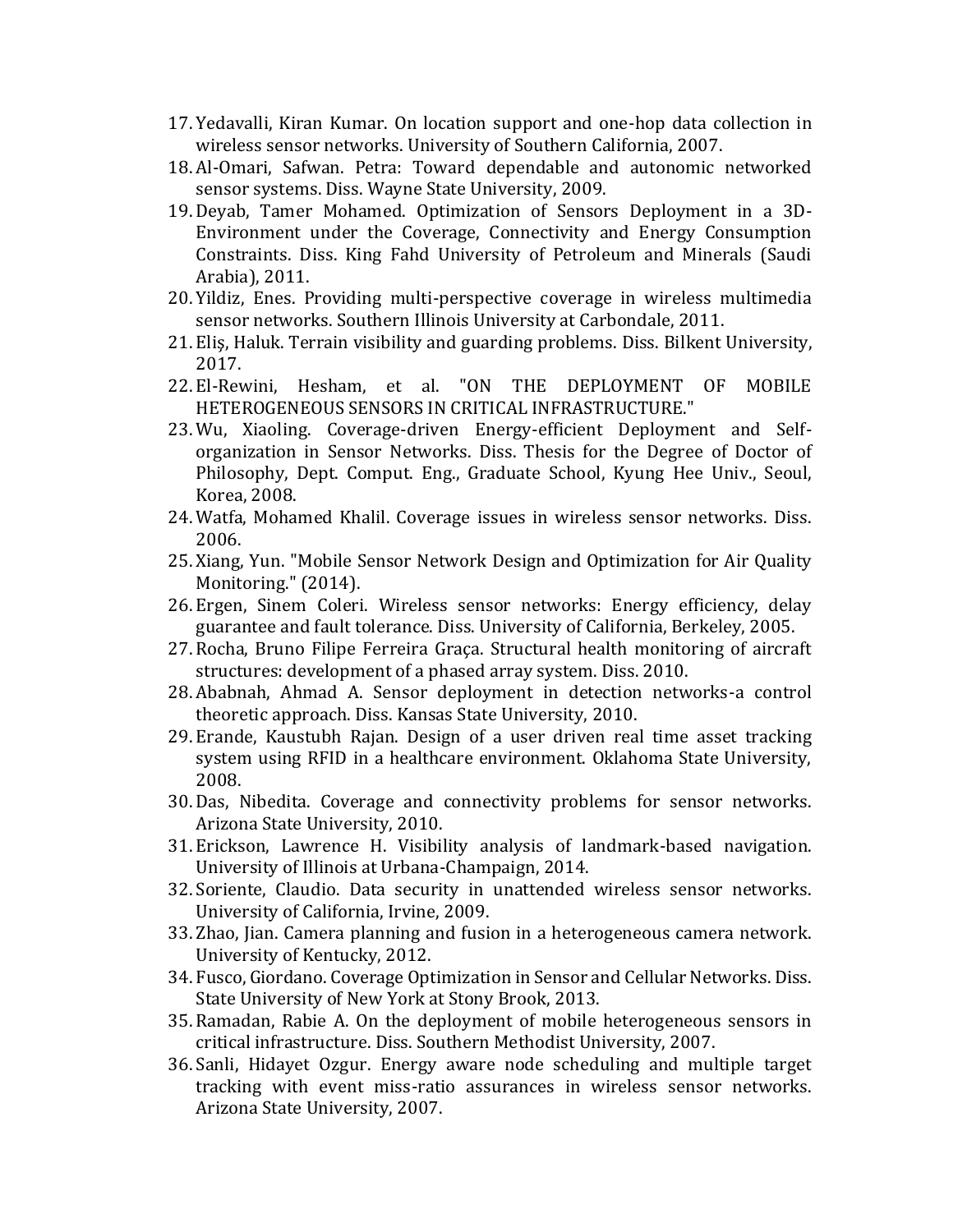- 37. Pandey, Santosh. Secure localization and node placement strategies for wireless networks. Auburn University, 2007.
- 38.Hays, Jacob. Control of Self-Reconfigurable Robot teams for sensor placement. Rochester Institute of Technology, 2010.
- 39. Khazaeni, Yasaman. An event-driven approach to control and optimization of multi-agent systems. Diss. Boston University, 2016.
- 40. Alnawaiseh, Ala. A modeling framework for the design and evaluation of cooperative wireless sensor networks. Diss. Southern Methodist University, 2012.
- 41. Cho, Shung Han. Collaborative and heterogeneous signal processing methodology for mobile sensor based applications. State University of New York at Stony Brook, 2010.
- 42. Golen, Erik F. Intelligent deployment strategies for passive underwater sensor networks. Rochester Institute of Technology, 2009.
- 43.Sumanasena, MG Buddika. A multidimensional systems approach to grid sensor networks. University of Notre Dame, 2012.
- 44. Carter, Brian. Multicriteria large scale heterogeneous sensor network deployment framework. University of Louisville, 2009.

# INDUSTRY IMPACT: PATENTS

- 8019576: Method for placement of sensors for surveillance Issued: September 13, 2011. Assignee company: Telcordia <http://www.patentgenius.com/patent/8019576.html>
- 7688793: Wireless sensor node group affiliation method and apparatus Issued: March 30, 2010. Assignee company: Motorola <http://www.patentgenius.com/patent/7688793.html>
- 7,676,805 B2 Issued: March 9, 2012 Assigned to: Motorola
- 8131839 B2: Method and apparatus for resource assignment in a sensor network Issued: March 6, 2012 Assignee company: Motorola <https://www.google.com/patents/US8131839>
- https://www.google.ch/patents/W02015132691A2?cl=en (Method for deploying sensors)
- Decentralized detection, localization, and tracking utilizing distributed sensors US 7480395 B2 January 2009 <https://www.google.com/patents/US7480395>
- Systems and methods for characterizing the coverage of ad hoc sensor networks US 7091902 B2 (Xerox Corporation) August 2006 <https://www.google.com/patents/US20050134499>